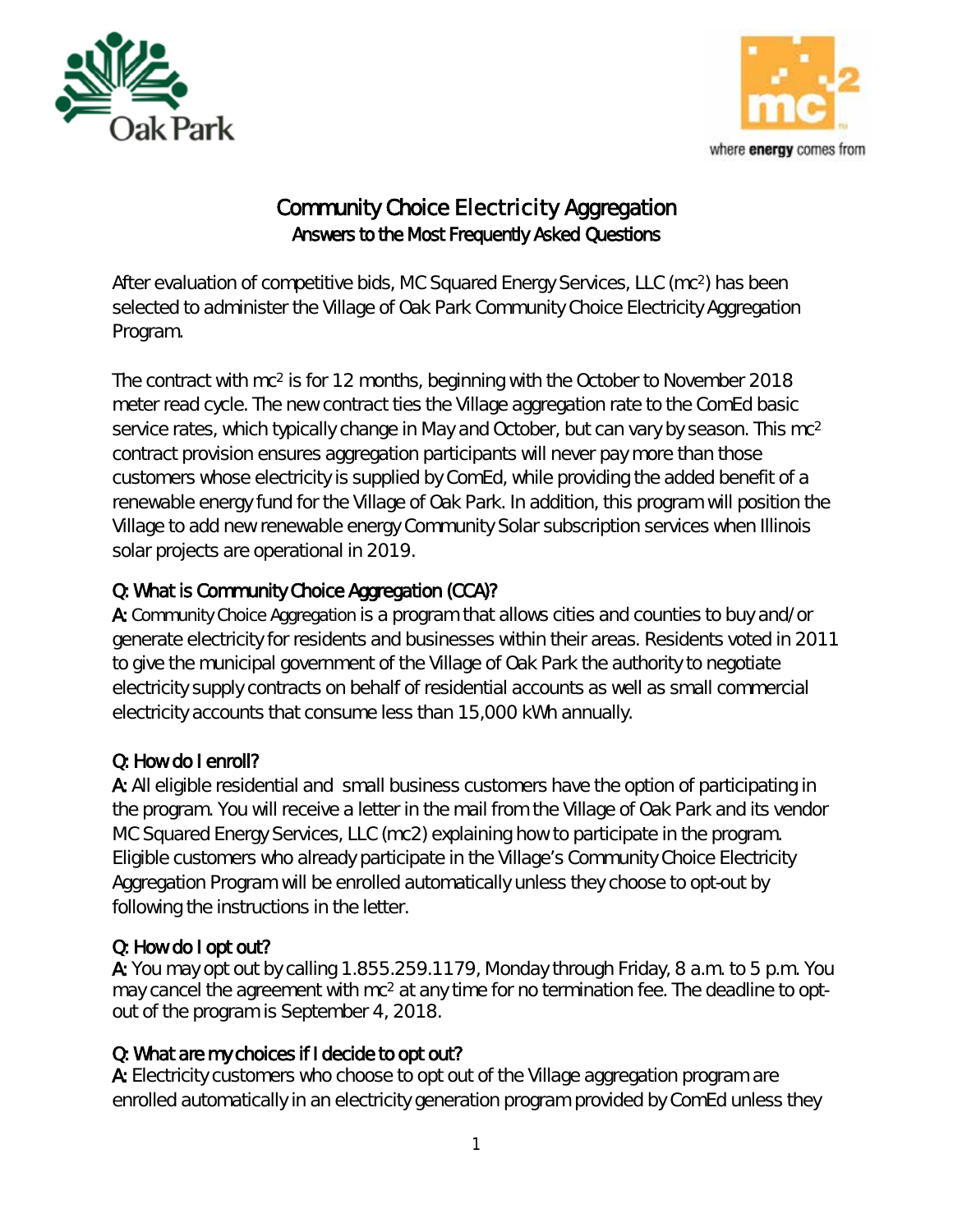select a provider on the open market. More information on electricity aggregation, ComEd basic service rates and approved alternative suppliers is posted online at [www.pluginillinois.org.](http://www.pluginillinois.org/)

#### Q: Does it cost to enroll?

A: No. There is no enrollment or switching fee.

#### Q: What is the rate I will be charged for electricity?

A: The rate will be the same and not greater than the ComEd basic service rate. More information on electricity aggregation, ComEd basic service rates and approved alternative suppliers is posted online at [www.pluginillinois.org.](http://www.pluginillinois.org/)

#### Q: Are the rates fixed or variable?

A: The rate for Oak Park's program is variable, but will not be higher than the ComEd basic service rate.

#### Q: If the rate is the same, why should I choose the Village program?

A: In addition, the new rate includes the existing three-tenths of one cent fee per kilowatt hour to fund local renewable energy projects and expands the fee's original intent to include purchasing electricity from Illinois-based regional renewable energy facilities as their systems come on line in 2019.

#### Q: Are the rates guaranteed?

A: Yes. The rates for Oak Park's electricity aggregation program are guaranteed through the 12-month period of the power supply agreement with mc2. You will see the change in your November bill.

#### Q: Who will bill me for electricity?

A: You will continue to receive one monthly bill from ComEd. The cost of the electricity supply will be itemized separately from the cost of delivery on the bill. You will continue to receive a single bill from ComEd on a monthly basis. If you do not opt-out of the program, "MC Squared Energy Services" will be designated as your supplier in the "Supply" section of your ComEd bill – or – your service will be switched back to ComEd's supply service and ComEd will be your designated supplier. In both situations, you are enrolled in the Village of Oak Park's Community Choice Aggregation Program. ComEd will continue to bill you for distribution services and taxes. Payments should still be sent to ComEd at the address provided.

#### Q: Who is responsible for the delivery of power to my home or business?

A: ComEd will continue to deliver your electricity and will be responsible for maintaining the system that delivers power to your property.

#### Q: Who do I call to report a power outage or problems with my electric service?

A: ComEd is responsible for ensuring that electricity flows through its distribution network to all homes and businesses. All service issues, including power outages, should still be reported to ComEd at 1.800.334.7661.